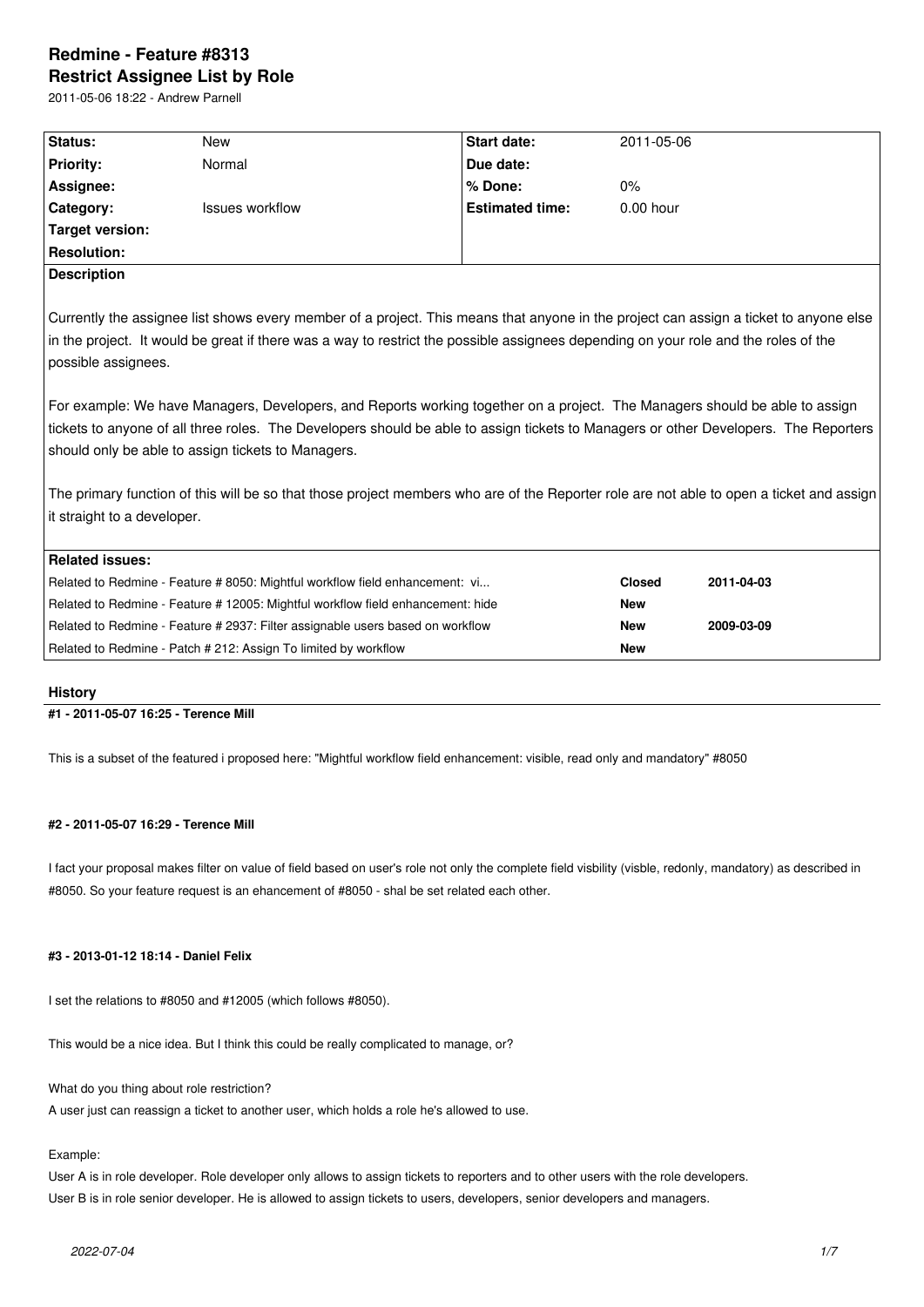What do you think about this proposal?

#### **#4 - 2013-01-19 14:04 - Ramesh S**

*What do you thing about role restriction? A user just can reassign a ticket to another user, which holds a role he's allowed to use.*

#### +1

I think this is a great idea, and it will help restrict who can assign an issue to who, based on the roles. And in the use case where we are trying to setup one redmine project per customer with 'customer', 'manager' and 'developer' all having access to this redmine project, a feature like this will help in restricting who can assign issue to who as it is very important as we don't want customer to directly assign issue to developer.

I can help test this feature if a patch is available.

#### **#5 - 2013-12-17 11:06 - Rupesh Helwade**

 $+1$ 

## **#6 - 2014-01-23 18:31 - Daniele Pedroni**

I agree, it would be quite necessary at least to limit the assignee list to some roles (and by project). Then, the capability to allow/deny issue assignment based on roles could be a good enhancement, but a bit less important, IMHO.

This would speedup the search: large teams will lead to impressive lists of possible assignees, not that comfortable to manage...

## **#7 - 2014-01-24 08:49 - Jethro Yu**

+1. In our process RD (role) can only assign a changing-to-verification issue to QA (role), but some RD will assign verification to PM (role), which is not expected.

## **#8 - 2014-05-23 22:33 - Thomas Tingey**

+1 This would be super useful. We want to be able for our sales team to only assign tickets to managers who then can assign them to developers.

### **#9 - 2015-02-12 06:05 - Paul Chu**

 $+1$ .

Any update?

This feature seems related to #2937 (Filter assignable users based on workflow) It would be very helpful if the assignee list is changed corresponding to issue status. We are waiting for such feature implemented.

## **#10 - 2015-03-13 05:52 - Toshi MARUYAMA**

*- Related to Feature #2937: Filter assignable users based on workflow added*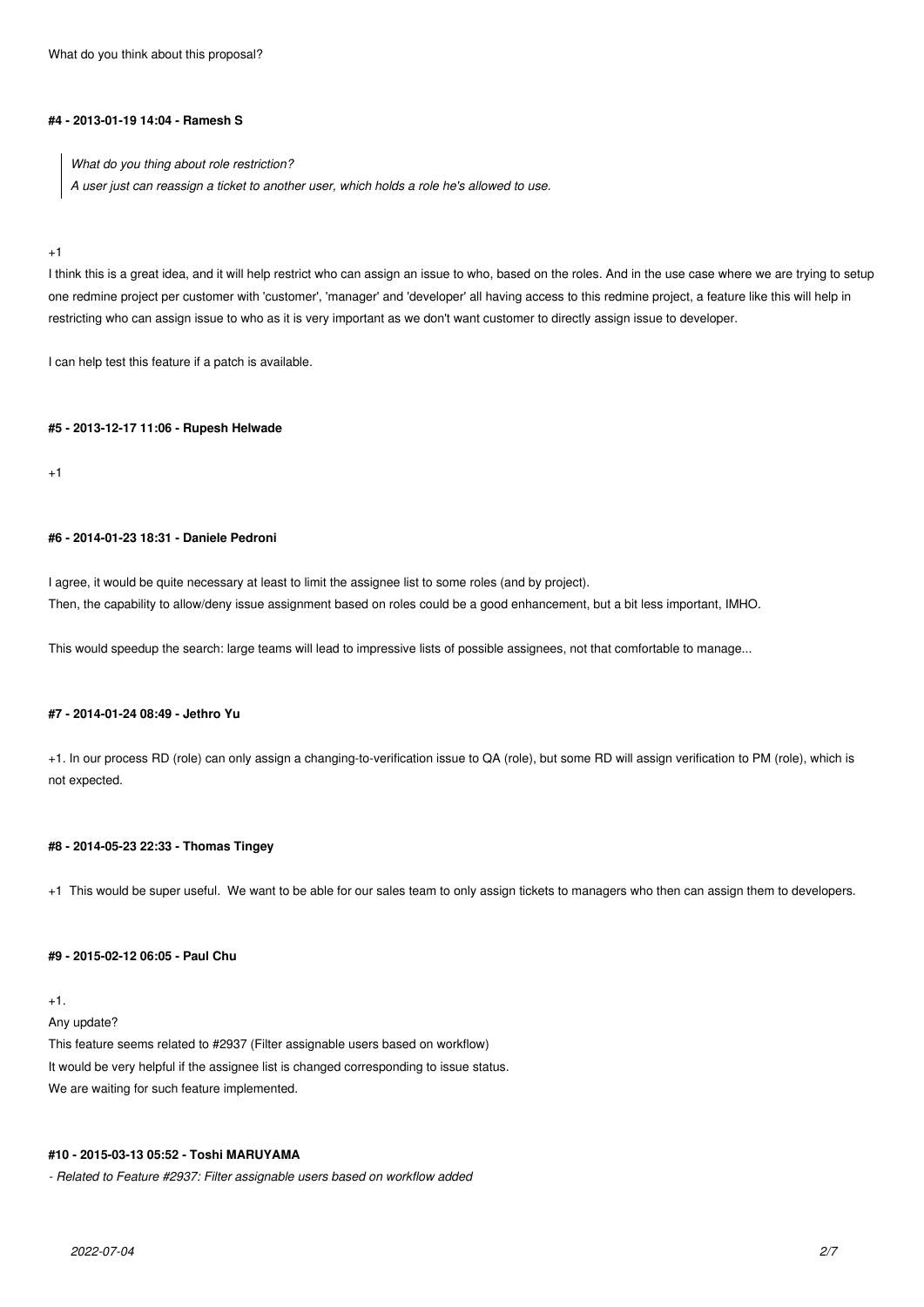Hi. I created a new plugin to filter assignable users based on workflow.

#### https://github.com/luisr9/redmine\_filter\_assignable

I'm newbie in ruby, but I believe and I hope this work for you too, sorry for my english.

#### **#12 - 2016-05-16 17:48 - Beslan CELIKCAN**

Hi Luis,

How can i use this plugin. Redmine says installed but nothing changed in workflow page.

## **#13 - 2016-05-16 18:57 - Luis Roa**

Hi, Beslan CELIKCAN.

You can find change in edit issue page, when you select a assignable user, you don't see all user list, you only see the users who can change the next status.

For example: Your project has these roles: "client", "manager" and "programmers" and your workflow is:

Client creates issues with new status.

Manager can change status from new to assigned.

Programmers can change from assigned to resolved.

Client can change status from resolved to closed.

When manager changes status to "assigned", in the dropdownlist assignee\_to only members with programmers role are available, because in your workflow only programmers can change from "assigned" status to other status.

I hope you understand, sorry for my terrible english. :|

#### **#14 - 2016-05-22 10:57 - Beslan CELIKCAN**

Thanks Luis. I,ll try.

Luis Roa wrote:

*Hi, Beslan CELIKCAN.*

*You can find change in edit issue page, when you select a assignable user, you don't see all user list, you only see the users who can change the next status.*

*For example: Your project has these roles: "client", "manager" and "programmers" and your workflow is:*

*Client creates issues with new status. Manager can change status from new to assigned.*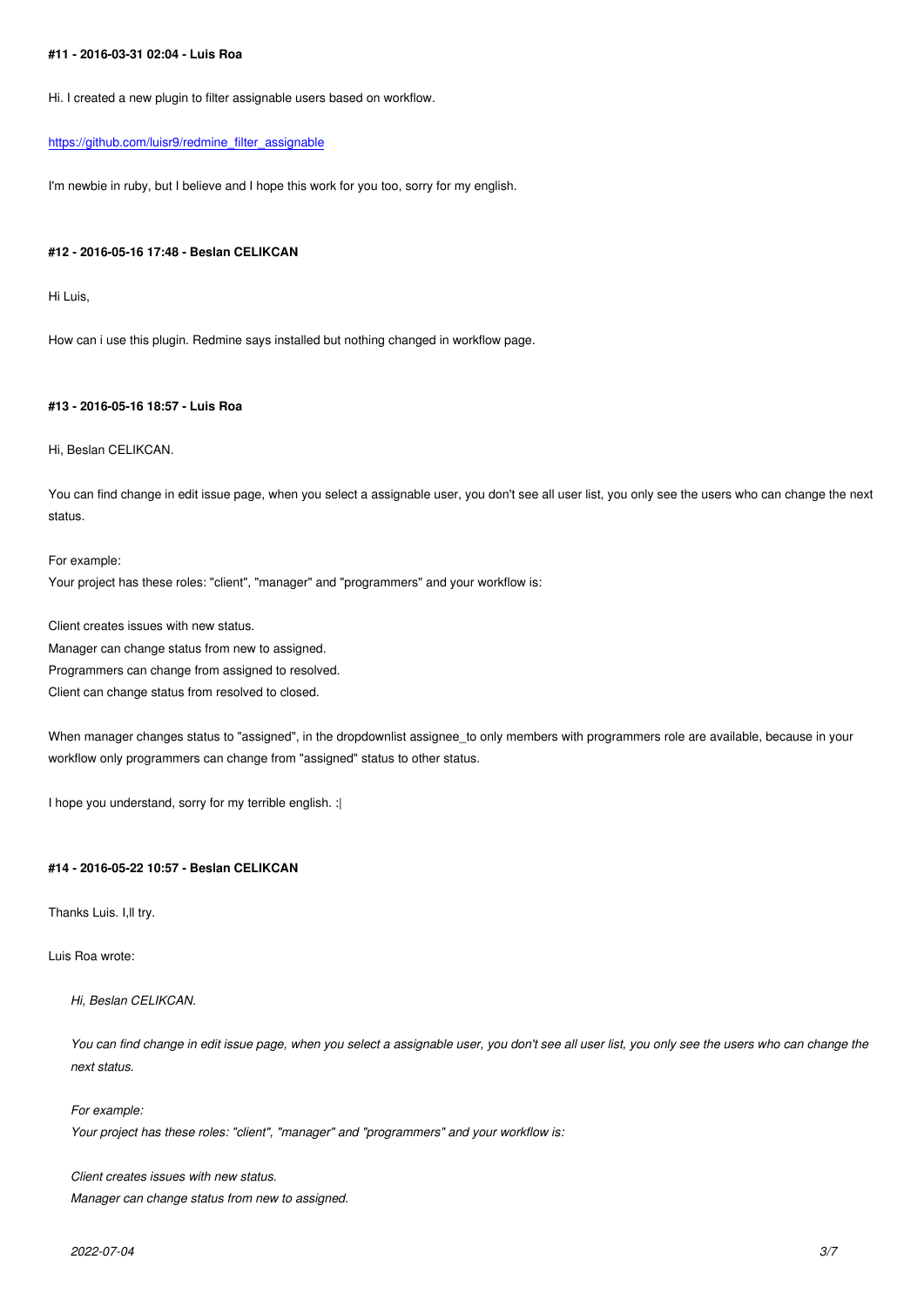*Programmers can change from assigned to resolved. Client can change status from resolved to closed.*

*When manager changes status to "assigned", in the dropdownlist assignee\_to only members with programmers role are available, because in your workflow only programmers can change from "assigned" status to other status.*

*I hope you understand, sorry for my terrible english. :|*

#### **#15 - 2016-05-22 19:50 - prathamesh r**

Thanks Luis, I tried the plugin & found to be working with the latest Redmine installation (Bitnami).

I also want to try few things like restrict individual users from assinee & keep only the groups in assign user etc.

I am very new to redmine & ruby both. I dont want to go into very details but want to write the codes you have written. Can you please let me know reference you have taken using which you have written this code. currently i am not getting the reference material from net using which i can write such code.

Please confirm is the following code only is filtering the assignees ? or there is more code in the plugin you have provided.

require\_dependency 'issue'

class Issue

```
 def assignable_users_with_filter_assignable
```

```
 users = project.assignable_users.where("role_id IN (?)",
 WorkflowTransition.where(:tracker_id => tracker_id, :old_status_id => status_id).select(:role_id).distinct.map { |e| e.role_id }
  ).to_a
  users << author if author && author.active?
  users << assigned_to if assigned_to
  users.uniq.sort
 end
```
 alias\_method\_chain :assignable\_users, :filter\_assignable end

#### **#16 - 2016-05-23 18:40 - Luis Roa**

Hello prathamesh r,

Exactly, these code does the work.

I was searching the text "assign" in redmine's source code, and I found this method, this patch #212 was helpfull for write the plugin too.

I think that is possible keep only the groups in assign user, I want to modify the plugin for to choose what type of user. "users", "groups", "both", I will research how complete this task.

## workaround: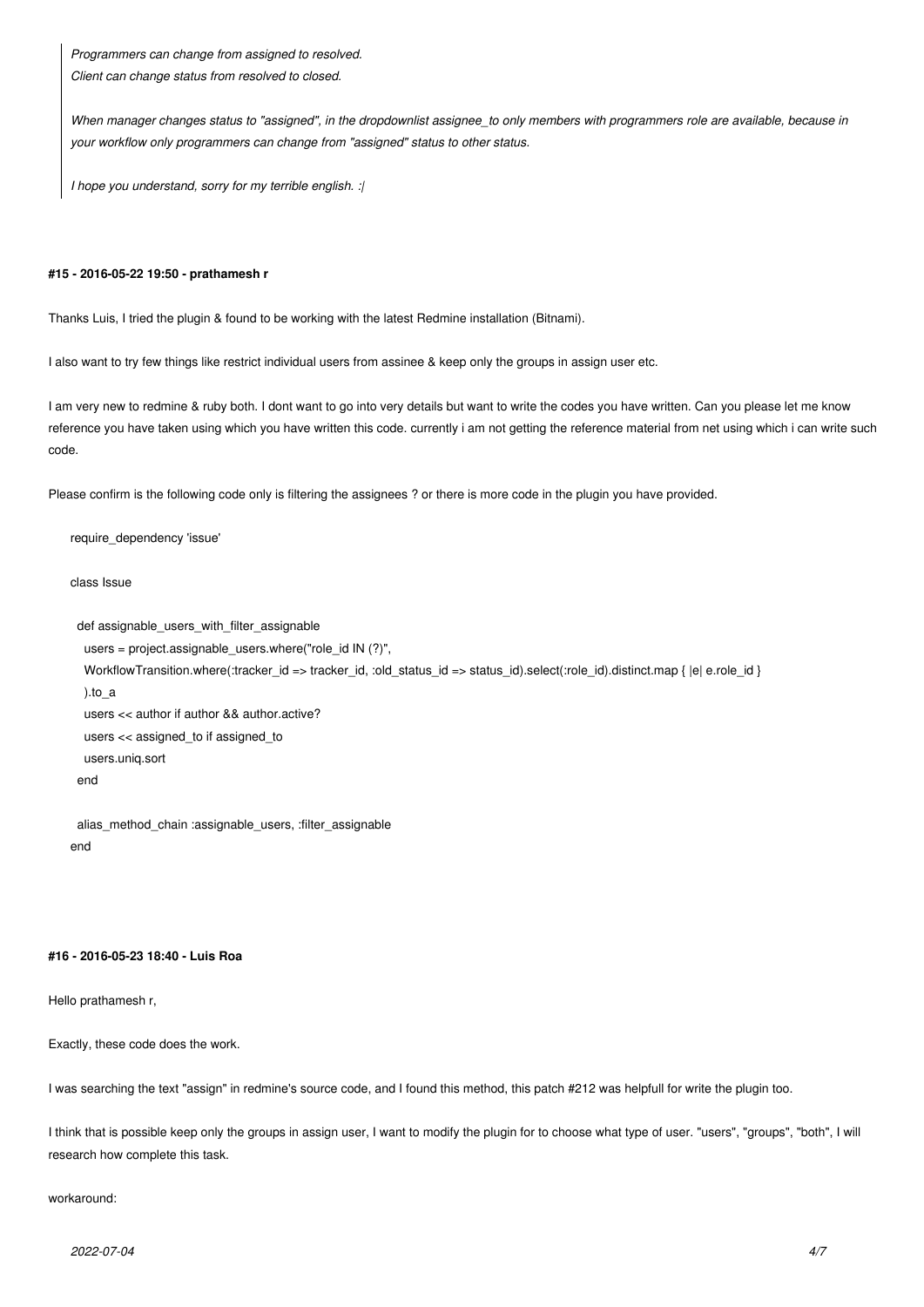```
 types = ['Group'] 
   users = project.assignable_users.where(:type=>types).where("role_id IN (?)",
  WorkflowTransition.where(:tracker_id => tracker_id, :old_status_id => status_id).select(:role_id).distinct.map { |e| e.role_id }
   ).to_a
   users << author if author && author.active?
   users << assigned_to if assigned_to
   users.uniq.sort
end
```
#### **#17 - 2016-05-24 21:17 - prathamesh r**

Thanks Luis, it worked as expected :). Thanks for support.

I was searching the type of user part like is it "users", "groups", "both", however i was not able to get these details.

Is going through existing redmine source code is only solution for creation of plugins ? there is noting like documentation where it is mentioned that type of users are of 3 category etc...

## **#18 - 2016-05-24 23:30 - Luis Roa**

Hi guys, Lo prometido es deuda

I modified the plugin, now you can choose kind of users to show in assign.

In plugin's settings you can find 3 options: show users, show groups and show author.

If you can't see the group, you could enable "Allow issue assignment to groups" in Issue traking tab of application's settings.

P.d: Prathamesh, you can uncheck "show users" and "show author" and this plugins works for you.

url plugin: https://github.com/luisr9/redmine\_filter\_assignable

#### **#19 - 201[6-06-14 06:44 - Toshi MARUYAMA](https://github.com/luisr9/redmine_filter_assignable)**

*- Related to Patch #212: Assign To limited by workflow added*

#### **#20 - 2016-09-15 21:54 - ale dp**

Luis Roa wrote:

*Hi guys, Lo prometido es deuda*

*I modified the plugin, now you can choose kind of users to show in assign.*

*In plugin's settings you can find 3 options: show users, show groups and show author.*

*If you can't see the group, you could enable "Allow issue assignment to groups" in Issue traking tab of application's settings.*

*P.d: Prathamesh, you can uncheck "show users" and "show author" and this plugins works for you.*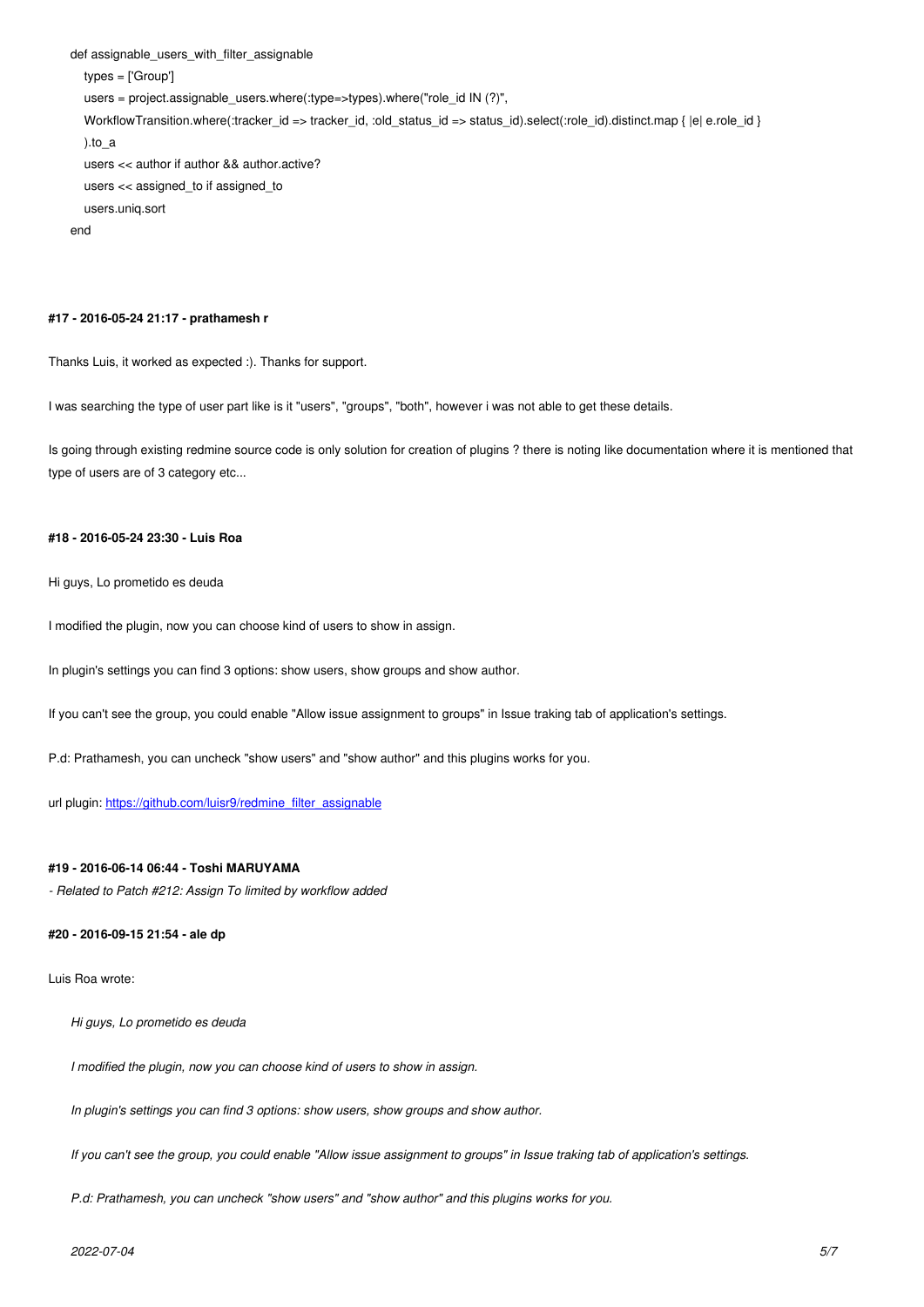## **#21 - 2016-09-20 01:09 - Luis Roa**

ale dp wrote:

*Luis Roa wrote:*

*Hi guys, Lo prometido es deuda*

*I modified the plugin, now you can choose kind of users to show in assign.*

*In plugin's settings you can find 3 options: show users, show groups and show author.*

*If you can't see the group, you could enable "Allow issue assignment to groups" in Issue traking tab of application's settings.*

*P.d: Prathamesh, you can uncheck "show users" and "show author" and this plugins works for you.*

*url plugin: https://github.com/luisr9/redmine\_filter\_assignable*

*Hello Luis , works for any version of Redmine ? I use version 2.5. Thanks*

Hi Alejandra, I use version 3.1.2 and plugin works fine.

I think that this plugin would work on any version that have a "assignable\_users" action in IssueController.

If you try the plugin and doesn't work, We could work together for find a solution, you can write a email to *luis.roa9@gmail.com* 

Sorry for my bad english, I think that you speak spanish like me.

## **#22 - 2017-04-05 12:40 - Geowolf Yeh**

Luis Roa wrote:

*For example: Your project has these roles: "client", "manager" and "programmers" and your workflow is:*

*Client creates issues with new status. Manager can change status from new to assigned. Programmers can change from assigned to resolved. Client can change status from resolved to closed.*

*When manager changes status to "assigned", in the dropdownlist assignee\_to only members with programmers role are available, because in your workflow only programmers can change from "assigned" status to other status.*

*I hope you understand, sorry for my terrible english. :|*